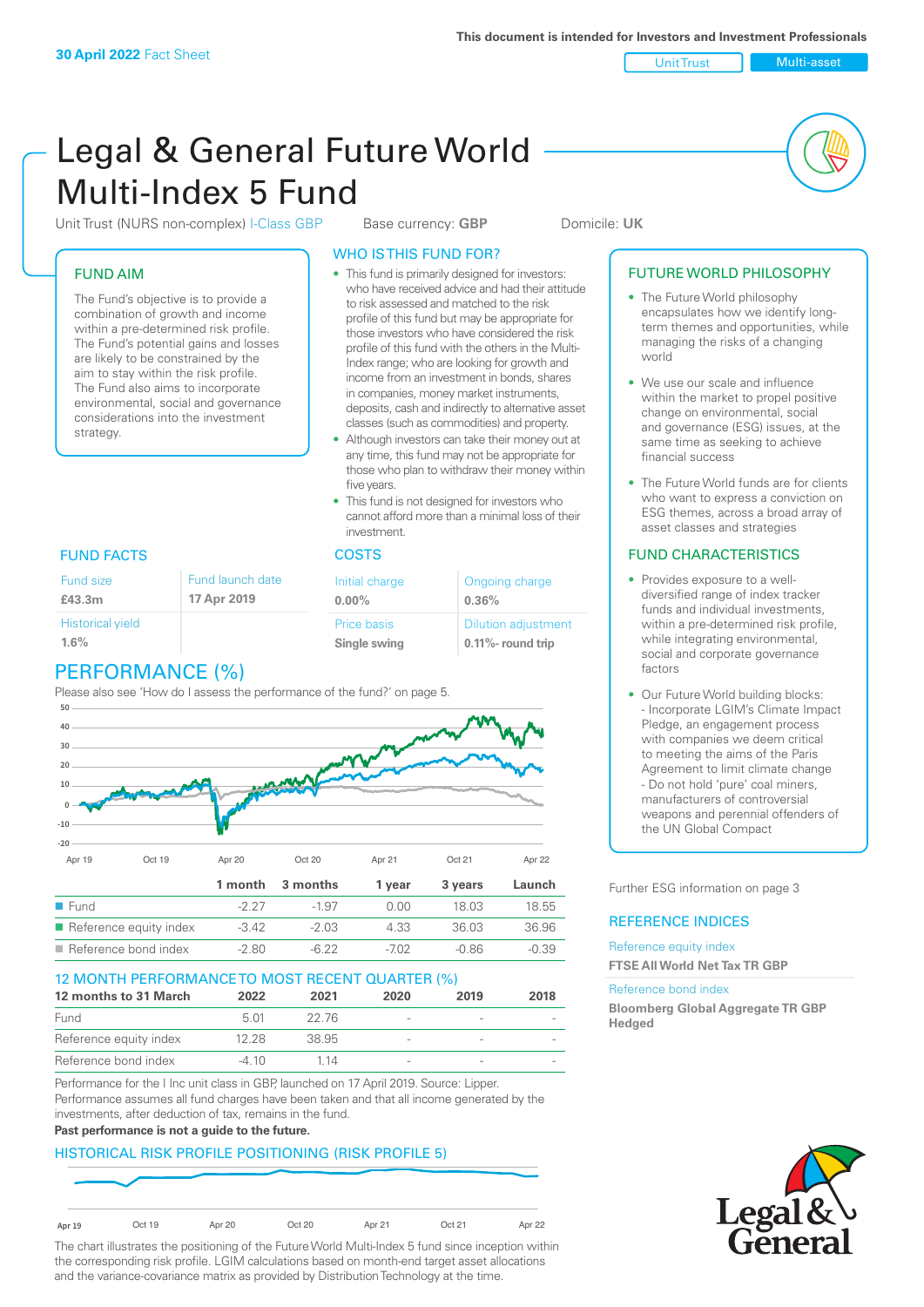Unit Trust (NURS non-complex) I-Class GBP

### PORTFOLIO BREAKDOWN

All data source LGIM unless otherwise stated. Totals may not sum due to rounding.





#### FUND MANAGERS

The fund managers have responsibility for managing the multi-index fund range. They are part of the Multi-Asset Funds (MAF) team in LGIM. This team focuses on designing and managing multi-asset funds that are tailored to match the specific objectives of various client types. The team sits within a wider Asset Allocation team which combines both depth of experience with a broad range of expertise from different fields, including fund management, investment consulting and risk management roles.

# TOP 10 HOLDINGS (%)

| L&G Future World ESG North America Index Fund             | 18.8 |
|-----------------------------------------------------------|------|
| L&G FW ESG UK Equity Index Fund                           | 13.8 |
| L&G Future World ESG Europe ex UK Index Fund              | 7.5  |
| <b>L&amp;G UK ESG Corporate Bonds ETF</b>                 | 7.0  |
| Cash                                                      | 6.3  |
| L&G Future World ESG Emerging Markets Index Fund          | 5.5  |
| L&G Future World ESG Japan Index Fund                     | 5.5  |
| L&G Future World Global Credit Fund                       | 3.5  |
| L&G ESG Emerging Markets Government Bond (USD) Index Fund | 3.5  |
| L&G Future World ESG Asia Pacific Index Fund              | 3.0  |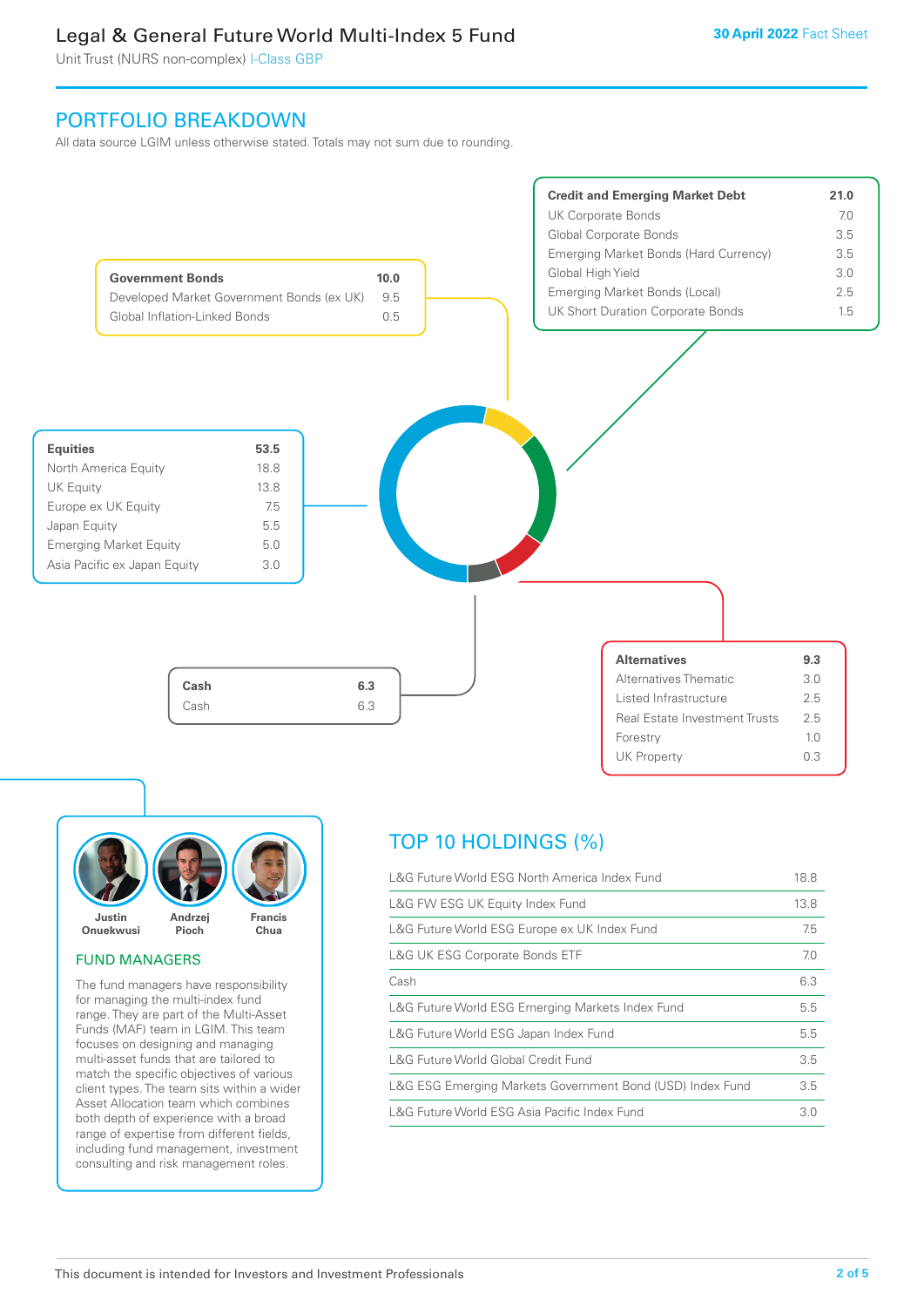Unit Trust (NURS non-complex) I-Class GBP

**57**

ESG score of comparator

# ESG COMMITMENT

From diesel emissions to oil spills, there have been many tangible examples in recent years of how failures in the way companies are run can have a harmful impact on the environment, society and investor returns. We believe responsible investing can mitigate the risk of such outcomes and has the potential to improve returns through the integration of environmental, social and governance (ESG) considerations, active ownership and longterm thematic analysis.

### ESG SCORE

We score companies based on environmental, social and governance factors. The ESG Score is aligned to our engagement and voting activities. As a result, this portfolio has an aggregate ESG Score of **62** versus a mainstream comparator of **57**.

ESG scores and carbon metrics are calculated for the portion of the portfolio that invests in LGIM's Future World funds.



#### ENVIRONMENTAL PERFORMANCE

**/100 /100**

Carbon dioxide (CO2) is the most significant contributor to greenhouse gas emissions which are driving climate change. Compared to the unadjusted comparator, the fund will have a different exposure to current and future sources of carbon dioxide emissions.



**62**

ESG score of fund

#### CARBON RESERVES INTENSITY

Carbon reserves are fossil fuels (coal, oil and gas) which, if burnt, will become the carbon emissions of the future. To meet global climate change targets, the unabated use of fossil fuels is expected to decline over time.

The figures below are a measure of the size of carbon reserves held by the fund's underlying companies.

CO<sub>2</sub>

**78%** Lower carbon reserves intensity than the unadjusted comparator



Tonnes of CO<sub>2</sub>e<sup>i</sup> per \$1 million **of enterprise value including cash (EVIC)**

The fund has 78% lower carbon reserves intensity<sup>ii</sup> compared to the unadjusted comparator.

The difference in carbon reserves intensity means that for every \$1 million invested in the fund, the exposure to carbon reserves through the underlying companies is reduced by an amount equivalent to **1707 tonnes of CO<sub>2</sub>e** compared to having invested in the unadjusted comparator.



**58%** Lower carbon footprint than the unadjusted comparator

# CARBON FOOTPRINT

Following the global Paris Agreement on climate change, companies in all sectors are expected to reduce their emissions to prepare and adapt for a low-carbon economy.



**Tonnes of CO2 e per \$1 million of EVIC**

The fund has **58%** lower carbon footprint compared to the unadjusted comparator. Carbon footprint describes the relationship between the carbon emissions of a company and its EVIC<sup>ii</sup>.

The difference in carbon footprint means that the fund has selected companies where, for the same level of EVIC, the associated emissions<sup>iv</sup> are lower by **37 tonnes of CO<sub>2</sub>e** compared to the unadjusted comparator<sup>v</sup>.



For further information please go to www.lgim.com/esginfo Ø

**The comparator for this fund is a bespoke asset-weighted blend\* of Solactive market-capitalisation indices in equities and credit. \*The blend will evolve over time in line with the actual asset allocation of the multi-asset fund.**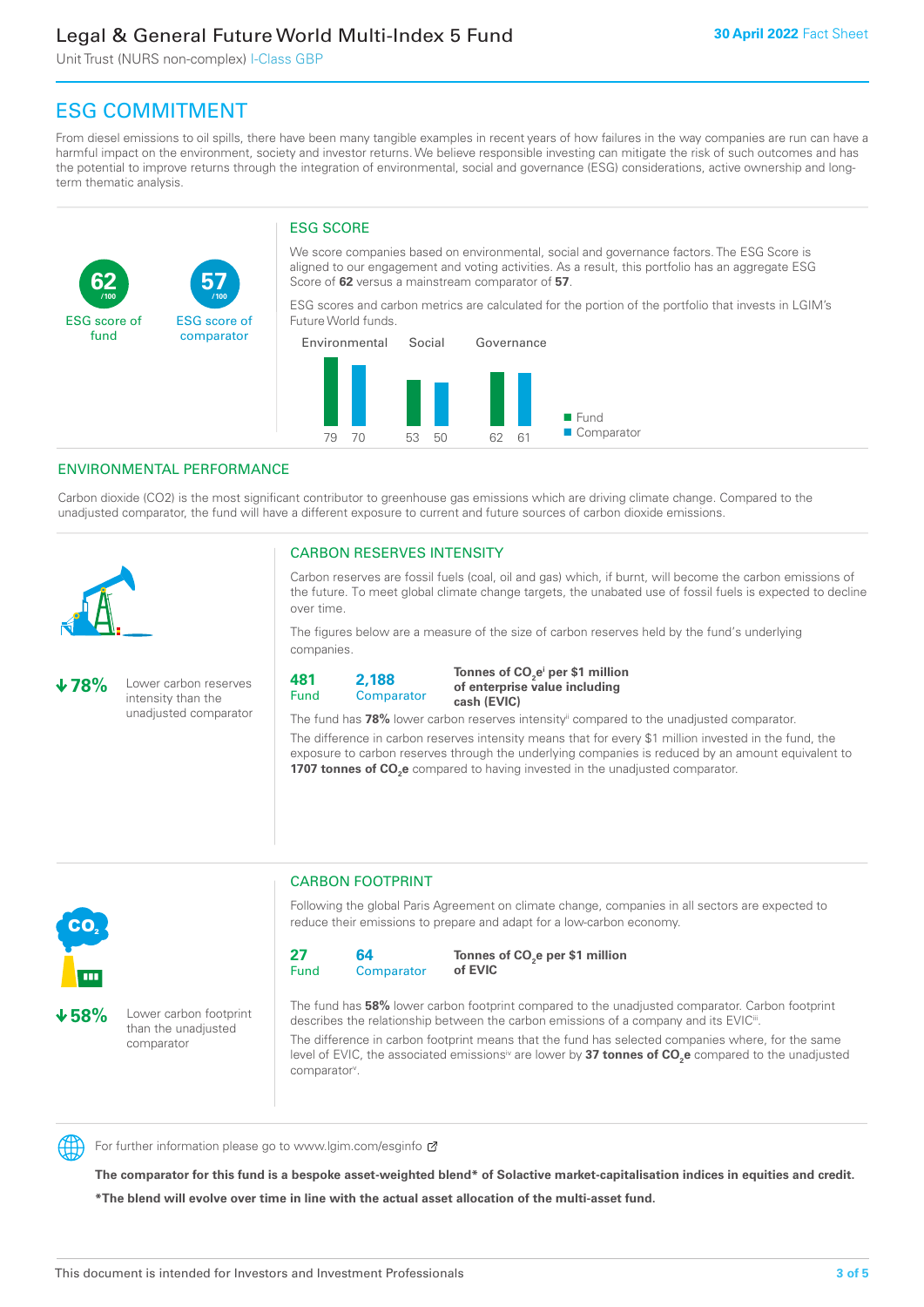Unit Trust (NURS non-complex) I-Class GBP

#### **NOTES**

 $^\mathrm{i}$  Carbon dioxide equivalent (CO<sub>2</sub>e) is a standard unit to compare the emissions of different greenhouse gases.

ii This metric looks at the embedded carbon in the fossil fuel reserves owned by a company, divided by a company's enterprise value (including cash), to adjust for company size. This represents a carbon reserves intensity score for a company.

iii The choice of this metric follows best practice recommendations from the **Task Force on Climate-related Financial Disclosures.**

iv Data on carbon emissions from a company's operations and purchased energy is used.

v This measure is the result of differences in the weights of companies between the index or the fund and the comparator, and does not depend on the amount invested in the fund. It describes the relative 'carbon efficiency' of different companies in the comparator (i.e. how much carbon was emitted per unit of sales) or in the fund, not the contribution of an individual investor in financing carbon emissions.

#### **Third Party Disclaimers and Information**

Unless otherwise indicated all data contained in this factsheet is sourced from Legal & General Investment Management Limited. Where this document contains third party data ("Third Party Data"), we cannot guarantee the accuracy, completeness or reliability of such Third Party Data and accept no responsibility or liability whatsoever in respect of such Third Party Data, or in respect of any loss or damage suffered by you, your client or any other party arising in connection with either the provision of Third Party Data or any inaccuracies, errors or omissions, regardless of cause in any Third Party Data.

Where we use third party data within this document, it is never used directly and instead it forms the basis of our own calculations; we do so under licence and with the providers' legal permission.

While all reasonable endeavours are taken to ensure the data provided is accurate, it is important to note that the data providers assume no responsibility for errors or omissions and cannot be held liable for damage arising from our use of their data within our calculations. Information is for recipients' internal use only.

Source: HSBC© HSBC 2021.

Powered by Refinitiv Information.

Powered by Sustainalytics 2021.

Source: ISS.